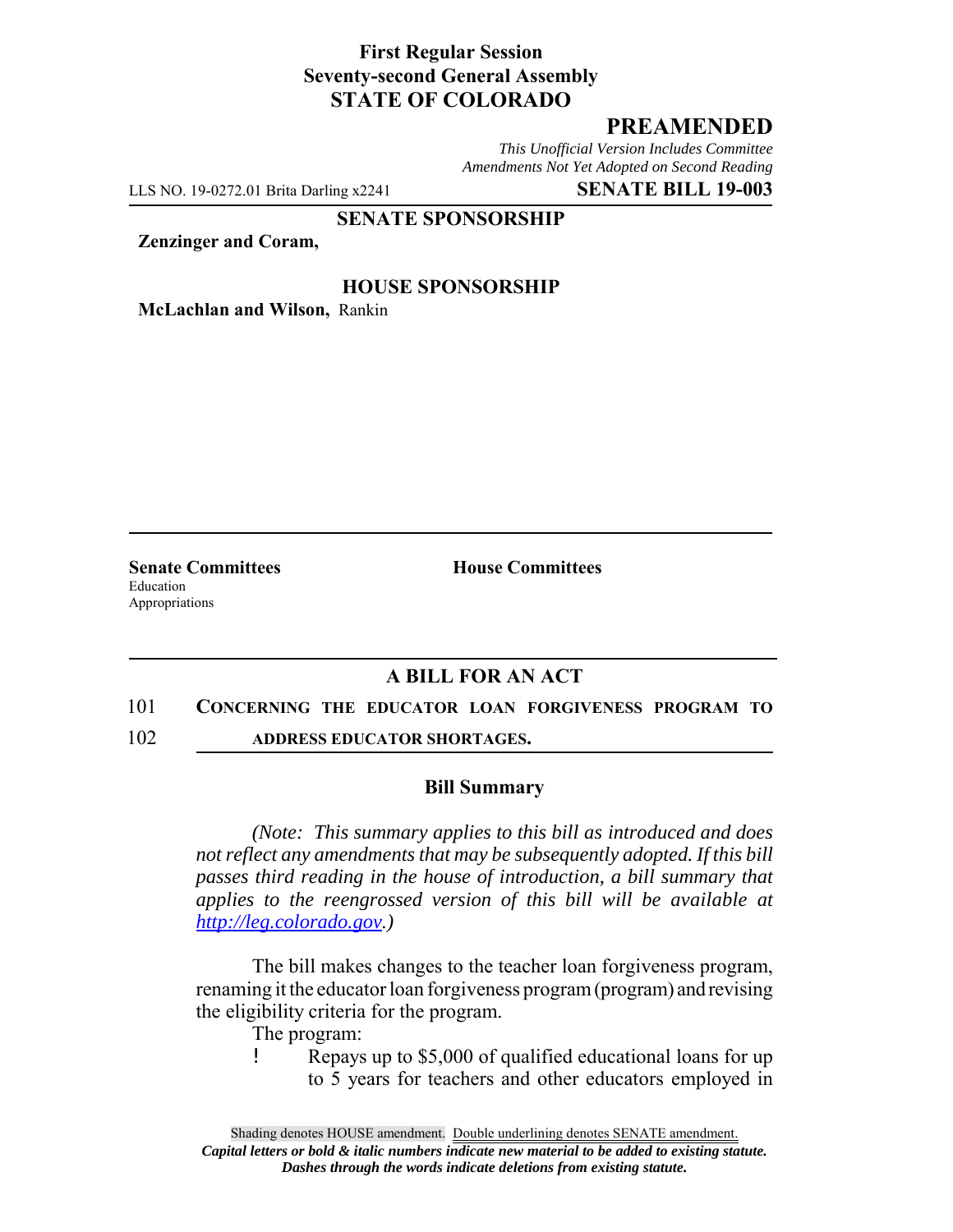qualified positions under the program; and

! Targets teachers and other educators employed in hard-to-fill positions due to geography or content area.

The department of education (department) is required to annually identify the content shortage areas that qualify for the program.

Subject to available appropriations, the Colorado commission on higher education (commission) shall approve up to 100 new participants in the program each year, and the bill specifies the criteria the commission shall use to prioritize applicants, if necessary.

The program includes the educator loan forgiveness fund, and the commission shall adopt policies that ensure that loan repayment is made only on qualified loans for educators in qualified positions.

The commission shall prepare an annual report for the general assembly that includes information concerning the content shortage areas identified by the department and information concerning the program participants.

The bill extends the repeal date of the program.

1 *Be it enacted by the General Assembly of the State of Colorado:*

2 **SECTION 1.** In Colorado Revised Statutes, **add** 23-3.9-100.2 as

3 follows:

4 **23-3.9-100.2. Legislative declaration.** (1) THE GENERAL 5 ASSEMBLY FINDS THAT:

 (a) COLORADO SUFFERS FROM A SHORTAGE OF TEACHERS AND OTHER EDUCATORS DUE TO VARIOUS FACTORS AFFECTING THE TEACHING PROFESSION, WHICH INCLUDE BUT ARE NOT LIMITED TO DECLINING ENROLLMENT AND COMPLETION OF EDUCATOR PREPARATION PROGRAMS, LOW EDUCATOR COMPENSATION AND BENEFITS, AN INSUFFICIENT NUMBER OF EDUCATORS IN CERTAIN CONTENT AREAS, AND DIFFICULTY IN FILLING 12 EDUCATOR POSITIONS IN RURAL OR ISOLATED AREAS OF THE STATE;

 (b) PURSUANT TO HOUSE BILL 17-1003, ENACTED IN 2017, THE DEPARTMENT OF HIGHER EDUCATION AND THE DEPARTMENT OF EDUCATION, WITH INPUT FROM EDUCATION AND COMMUNITY STAKEHOLDERS, ANALYZED TEACHER AND OTHER EDUCATOR SHORTAGES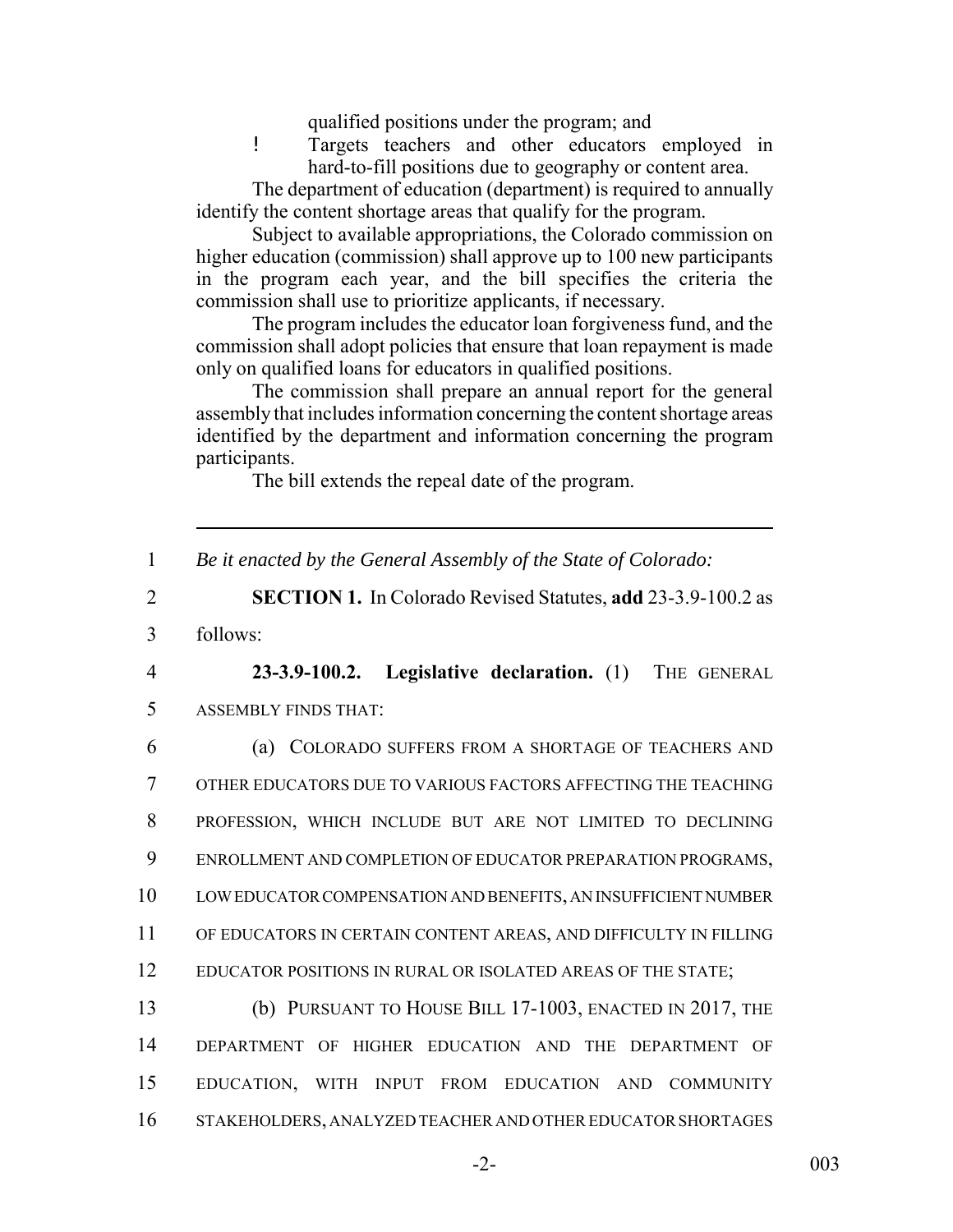AND ISSUED A REPORT INCLUDING RECOMMENDATIONS FOR ADDRESSING 2 THESE SHORTAGES;

 (c) AS PART OF THEIR FINDINGS, THE DEPARTMENT OF HIGHER EDUCATION AND THE DEPARTMENT OF EDUCATION DETERMINED THAT THE STATE HAS EDUCATOR SHORTAGES IN EARLY CHILDHOOD EDUCATION; SCIENCE; MATHEMATICS; WORLD LANGUAGES; SPECIAL EDUCATION; AND ART, MUSIC, AND DRAMA;

8 (d) FURTHER, SHORTAGES IN THESE CONTENT AREAS ARE MORE PRONOUNCED IN RURAL AND REMOTE RURAL AREAS WHERE SCHOOL DISTRICTS AND RURAL SCHOOLS FACE ADDITIONAL CHALLENGES, 11 INCLUDING INADEQUATE TEACHER COMPENSATION, LACK OF AFFORDABLE HOUSING, AND AN INABILITY TO ATTRACT NEW TEACHERS TO RURAL COMMUNITIES; AND

 (e) THE DEPARTMENT OF HIGHER EDUCATION AND THE DEPARTMENT OF EDUCATION FOUND THAT ONE STRATEGY FOR ADDRESSING TEACHER AND OTHER EDUCATOR SHORTAGES IN HARD-TO-FILL POSITIONS DUE TO TEACHING CONTENT AREA OR GEOGRAPHIC LOCATION IS TO OFFER LOAN REPAYMENT OF EDUCATIONAL LOANS FOR EDUCATORS WHO SERVE IN THESE HARD-TO-FILL POSITIONS IN THE STATE.

 (2) THEREFORE, THE GENERAL ASSEMBLY DECLARES THAT IMPLEMENTING A LOAN FORGIVENESS PROGRAM FOR EDUCATORS EMPLOYED IN QUALIFIED POSITIONS IN THE STATE IS NECESSARY TO ENSURE THAT THE NEEDS OF STUDENTS ARE MET IN ALL COLORADO PUBLIC SCHOOLS.

 **SECTION 2.** In Colorado Revised Statutes, 23-3.9-101, **amend** (4) and (5); **repeal** (3.5); and **add** (2.5), (3.7), and (6) as follows:

-3- 003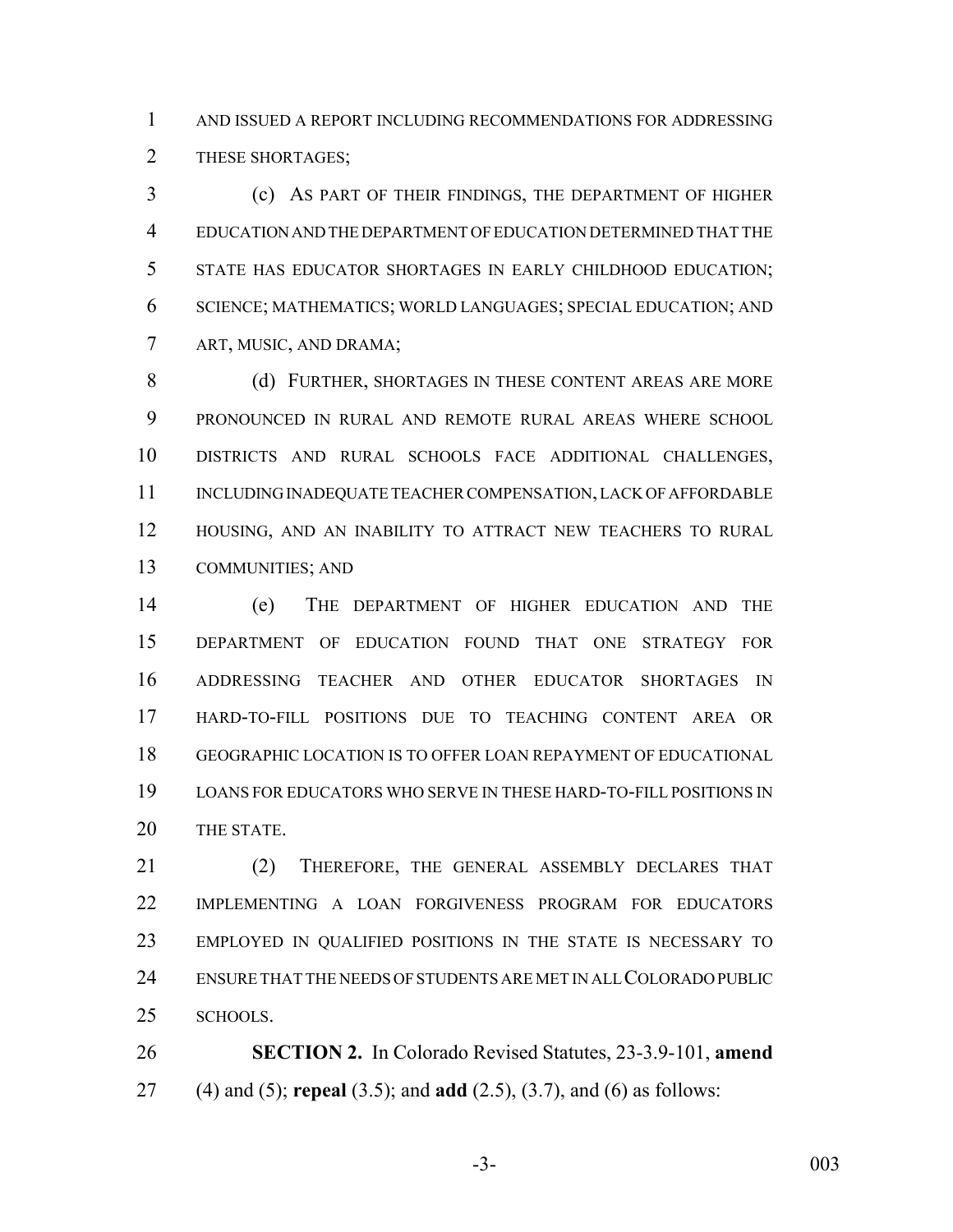**23-3.9-101. Definitions.** As used in this part 1, unless the context otherwise requires:

 (2.5) "EDUCATOR" MEANS A TEACHER, PRINCIPAL, OR SPECIAL SERVICES PROVIDER, AS THOSE TERMS ARE DEFINED IN SECTION 22-60.5-102; EXCEPT THAT A SPECIAL SERVICES PROVIDER NEED NOT BE EMPLOYED BY A SCHOOL DISTRICT.

 (3.5) "High-poverty school" means a public school at which the number of pupils enrolled who are eligible for free lunch pursuant to the provisions of the federal "Richard B. Russell National School Lunch Act", 42 U.S.C. sec. 1751 et seq., is at least equal to or greater than twenty-eight percent of the school's student enrollment.

 (3.7) "QUALIFIED LOAN" MEANS AN EDUCATIONAL LOAN INCURRED WHILE COMPLETING AN APPROVED EDUCATOR PREPARATION PROGRAM, AS 14 DEFINED IN SECTION 23-1-121, OR A BACHELOR'S OR MASTER'S DEGREE IN THE AREA IN WHICH THE EDUCATOR IS EMPLOYED IN A QUALIFIED POSITION. THE COMMISSION SHALL DETERMINE IF A LOAN IS A QUALIFIED LOAN FOR PURPOSES OF THE EDUCATOR LOAN FORGIVENESS PROGRAM CREATED IN SECTION 23-3.9-102.

(4) "Qualified position" means:

 (a) A teaching HARD-TO-STAFF EDUCATOR position in a 21 high-poverty school that is a Colorado elementary public school in a RURAL SCHOOL OR rural school district or in a facility school that is in a rural school district IDENTIFIED BY THE DEPARTMENT OF EDUCATION PURSUANT TO SECTION 23-3.9-102 (6); or

25 (b) A teaching HARD-TO-STAFF EDUCATOR position in math, science, special education, or linguistically diverse education in a Colorado public school, A SCHOOL OPERATED BY A BOARD OF

-4- 003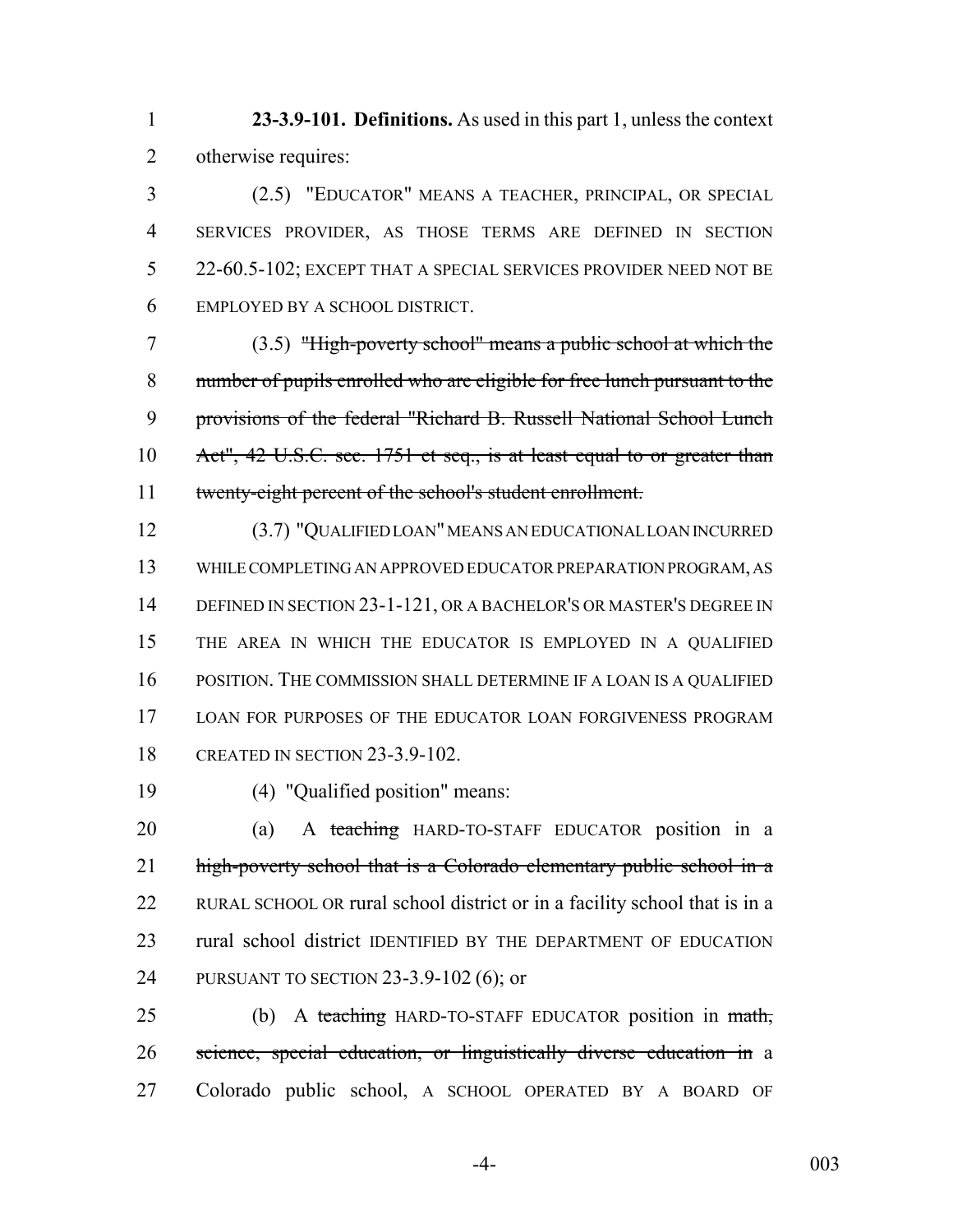1 COOPERATIVE SERVICES CREATED PURSUANT TO ARTICLE 5 OF TITLE 22, 2 or a facility school IN A CONTENT SHORTAGE AREA IDENTIFIED PURSUANT 3 TO SECTION 23-3.9-102 (6).

4 (5) "Rural school" OR "RURAL SCHOOL district" means a PUBLIC 5 school OR SCHOOL district that does not include within its geographic 6 boundaries a municipality exceeding five thousand persons and that is 7 characterized by sparse, widespread populations IDENTIFIED BY THE 8 DEPARTMENT OF EDUCATION PURSUANT TO SECTION 23-3.9-102 (6).

9 (6) "SCHOOL" OR "PUBLIC SCHOOL" MEANS A PUBLIC SCHOOL AS 10 PROVIDED IN SECTION 22-1-101, INCLUDING A CHARTER SCHOOL 11 AUTHORIZED BY A SCHOOL DISTRICT PURSUANT TO PART 1 OF ARTICLE 30.5 12 OF TITLE 22, AN INSTITUTE CHARTER SCHOOL AUTHORIZED BY THE STATE 13 CHARTER SCHOOL INSTITUTE PURSUANT TO PART 5 OF ARTICLE 30.5 OF 14 TITLE 22, OR A SCHOOL OPERATED BY A BOARD OF COOPERATIVE SERVICES 15 CREATED AND OPERATING PURSUANT TO ARTICLE 5 OF TITLE 22.

16 **SECTION 3.** In Colorado Revised Statutes, **amend** 23-3.9-102 17 as follows:

18 **23-3.9-102. Educator loan forgiveness program -** 19 **administration - fund - eligibility.** (1) (a) The general assembly hereby  $20$  authorizes the commission to develop and maintain  $a$  teacher AN 21 EDUCATOR loan forgiveness pilot program for implementation beginning 22 in the  $2001-02$  2019-20 academic year for payment of all or part of the 23 principal and interest of the educational QUALIFIED loans of a first-year 24 teacher AN EDUCATOR who is hired for a qualified position. Beginning in 25 the 2004-05 academic year, the commission is authorized to extend the 26 teacher loan forgiveness pilot program to include payment of all or part 27 of the principal and interest of the educational loans of a teacher who is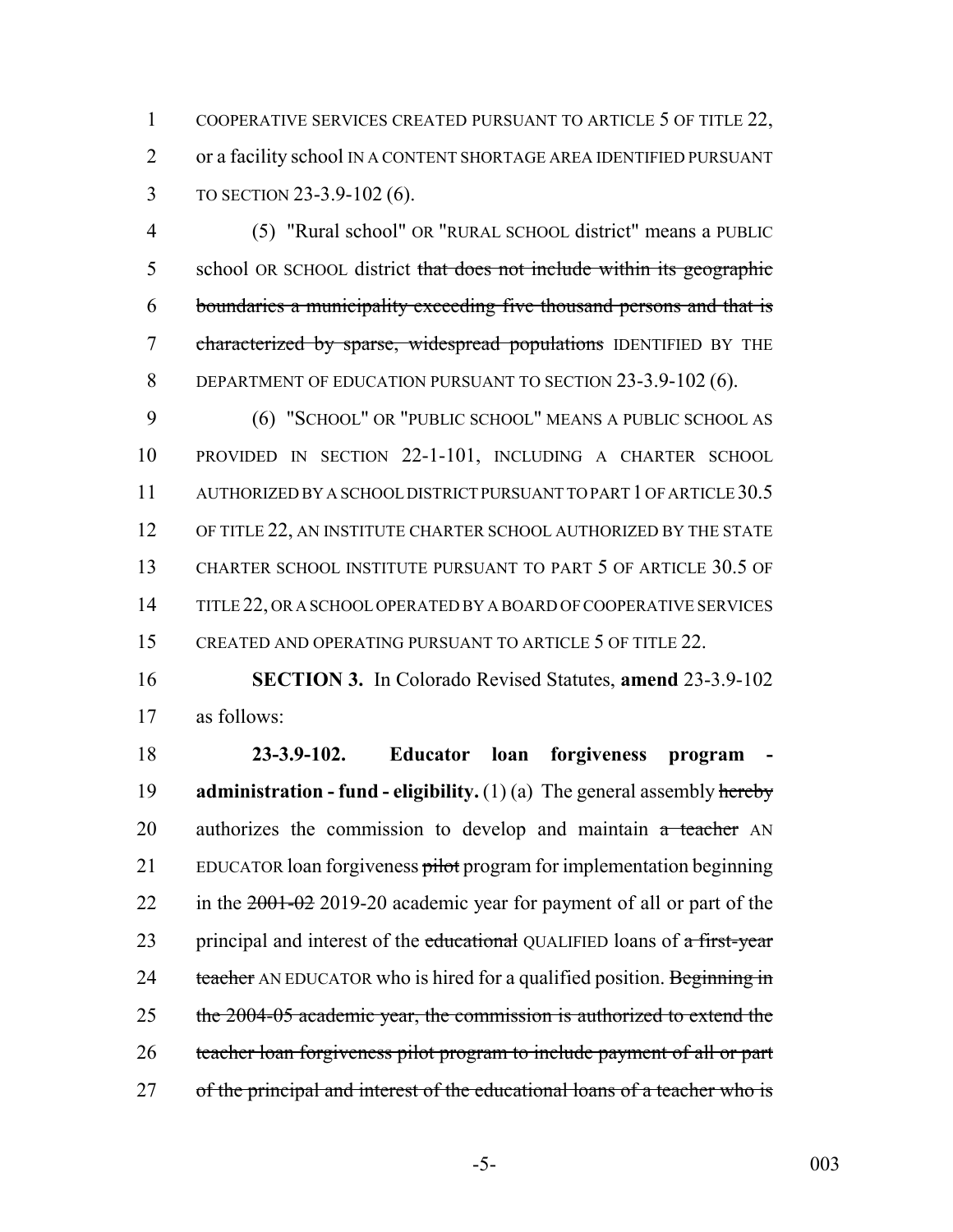1 hired to teach in a qualified position after the teacher's first year of 2 teaching. MONEY IN THE EDUCATOR LOAN FORGIVENESS FUND, CREATED 3 IN SUBSECTION (1)(b) OF THIS SECTION, MAY BE USED ONLY FOR repayment 4 of QUALIFIED loans through the teacher EDUCATOR loan forgiveness pilot 5 program. may be made using moneys in the teacher loan forgiveness 6 fund, created in paragraph (b) of this subsection  $(1)$ , or moneys allocated 7 to the program by college invest. The commission is authorized to receive 8 SEEK, ACCEPT, and expend gifts, grants, and donations for the teacher 9 EDUCATOR loan forgiveness pilot program. Only graduates of institutions 10 of higher education whose loans have collegeinvest eligibility may 11 receive repayment of their loans using moneys allocated to the program 12 by college invest THE COMMISSION SHALL TRANSMIT ALL MONEY RECEIVED 13 THROUGH GIFTS, GRANTS, OR DONATIONS TO THE STATE TREASURER, WHO 14 SHALL CREDIT THE MONEY TO THE EDUCATOR LOAN FORGIVENESS FUND, 15 CREATED IN SUBSECTION (1)(b) OF THIS SECTION. THE COMMISSION SHALL 16 DEVELOP LOAN REPAYMENT POLICIES THAT ENSURE THAT MONEY IN THE 17 EDUCATOR LOAN FORGIVENESS FUND IS USED FOR THE REPAYMENT OF 18 QUALIFIED LOANS OF EDUCATORS EMPLOYED IN QUALIFIED POSITIONS.

19 (b) There is hereby created the teacher EDUCATOR loan 20 forgiveness fund, which shall consist CONSISTS of all moneys MONEY 21 appropriated thereto TO THE FUND by the general assembly for the teacher 22 EDUCATOR loan forgiveness pilot program and any gifts, grants, and 23 donations received for said THAT purpose. Moneys MONEY in the fund are 24 hereby IS continuously appropriated to the department of higher education 25 for the teacher EDUCATOR loan forgiveness pilot program. At the end of 26 any fiscal year, all unexpended and unencumbered moneys MONEY in the 27 fund shall remain therein REMAINS IN THE FUND and shall not be credited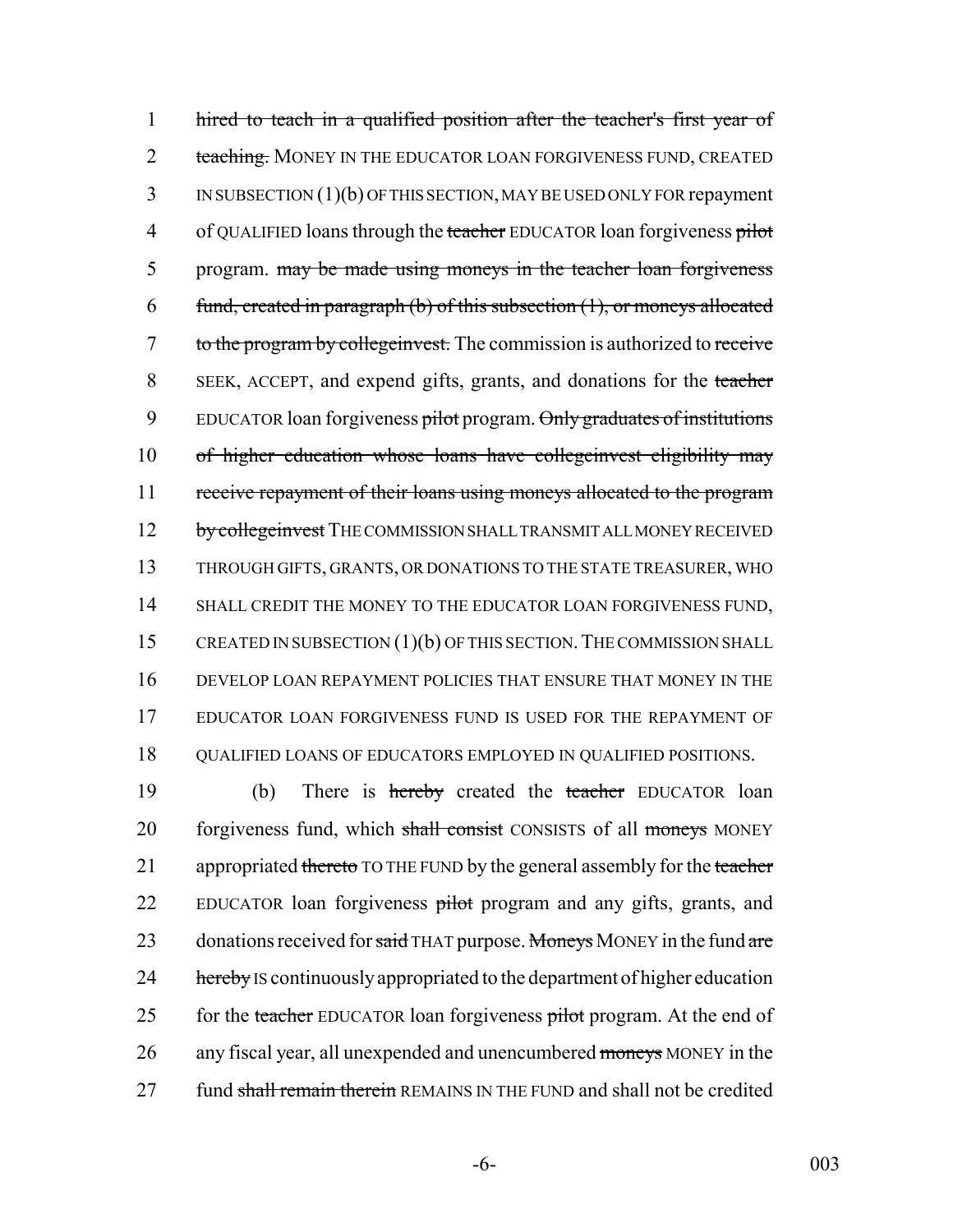or transferred to the general fund or any other fund; EXCEPT THAT ON AUGUST 30,2033, ANY UNEXPENDED AND UNENCUMBERED MONEY IN THE FUND SHALL BE TRANSFERRED TO THE GENERAL FUND.

 (c) SUBJECT TO AVAILABLE APPROPRIATIONS, THE COMMISSION SHALL ANNUALLY APPROVE APPLICATIONS FOR UP TO ONE HUNDRED NEW PARTICIPANTS IN THE EDUCATOR LOAN FORGIVENESS PROGRAM. IF MORE APPLICANTS APPLY THAN THE NUMBER OF NEW PARTICIPANTS AUTHORIZED FOR THE APPLICABLE YEAR, THE COMMISSION SHALL:

 (I) FIRST, APPROVE APPLICANTS WHO HAVE CONTRACTED FOR A QUALIFIED POSITION IN A RURAL SCHOOL DISTRICT OR RURAL SCHOOL AND 11 IN A CONTENT SHORTAGE AREA;

 (II) SECOND, APPROVE APPLICANTS WHO HAVE CONTRACTED FOR A QUALIFIED POSITION IN A RURAL SCHOOL DISTRICT OR RURAL SCHOOL; AND

 (III) THIRD, APPROVE APPLICANTS WHO HAVE CONTRACTED FOR A QUALIFIED POSITION IN A CONTENT SHORTAGE AREA.

 (2) In addition to any qualifications specified by the commission, 18 to qualify for the teacher EDUCATOR loan forgiveness pilot program,  $\alpha$ 19 teacher AN EDUCATOR shall:

20 (a) Graduate from an approved program of EDUCATOR preparation PROGRAM, AS DEFINED IN SECTION 23-1-121, OR, IF THE APPLICANT IS A SPECIAL SERVICES PROVIDER, SATISFY THE SPECIAL SERVICES PROVIDER PREPARATION REQUIREMENTS FOR LICENSURE;

 (b) Meet licensure requirements pursuant to section 22-60.5-201 25 (1)(b) or (1)(c), SECTION 22-60.5-301 (1)(a) OR (1)(b), or SECTION 26 22-60.5-210; C.R.S.;

(c) (I) Demonstrate professional competencies consistent with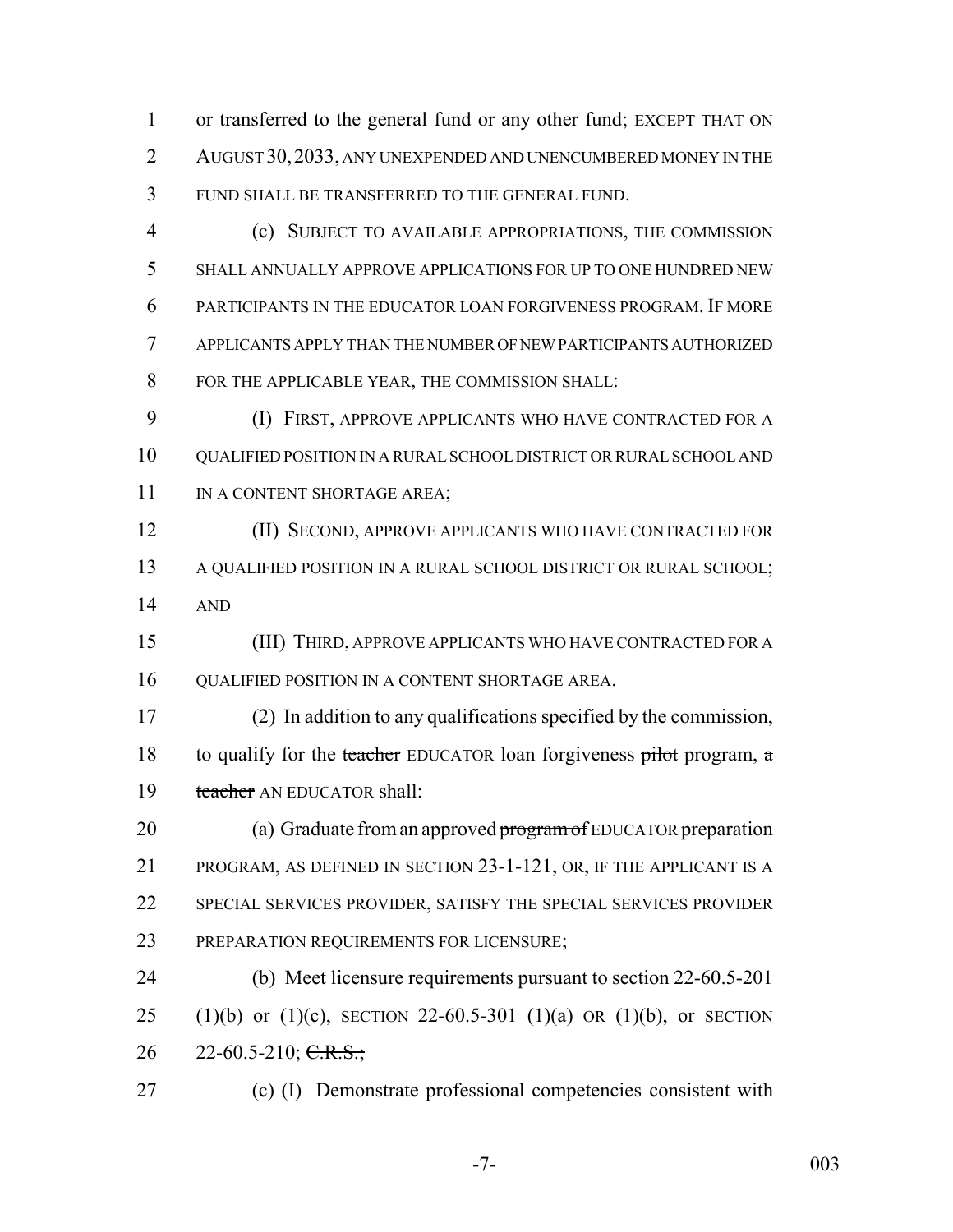1 state board of education rules in the subject matter in which the teacher 2 EDUCATOR obtains a qualified position; or

3 (II) Be fully qualified under a training program approved by a 4 federal court or agency or the state department of education;

5 (d) (H) Contract for the teacher's first year of teaching in a 6 qualified position, as defined in section 23-3.9-101,  $(4)(b)$ , no earlier than 7 June 2001 2019 and no later than the end of the 2008-09 2027-28 8 academic year; or AND

9 (II) If the teacher is not a first-year teacher, contract to teach in a 10 qualified position, as defined in section 23-3.9-101 (4)(b), no earlier than 11 June 2004 and no later than the end of the 2008-09 academic year; or

12 (III) Initially apply to participate in the program and teach in a 13 qualified position, as defined in section  $23-3.9-101(4)(a)$ , on or after June 14 1, 2005, and no later than the end of the 2012-13 academic year;

15 (e) Work at least half-time in a qualified position if employed in 16 a rural school district, or, beginning with the fall semester of the 2005-06 17 academic year, full-time in a qualified position if employed in a school 18 district other than a rural school district; and

19 (f) Be liable for an outstanding balance on a collegenvest 20 QUALIFIED loan. or a loan through a lender with an agreement with 21 collegeinvest to offer loans.

22 (3) A teacher AN EDUCATOR who qualifies under PURSUANT TO 23 subsection (2) of this section may be eligible for up to two FIVE thousand 24 dollars in loan forgiveness for the first year of teaching EACH YEAR OF 25 EMPLOYMENT in a qualified position and up to two thousand dollars in 26 loan forgiveness for each of the next three years of teaching in a qualified 27 position FOR UP TO A TOTAL OF FIVE YEARS.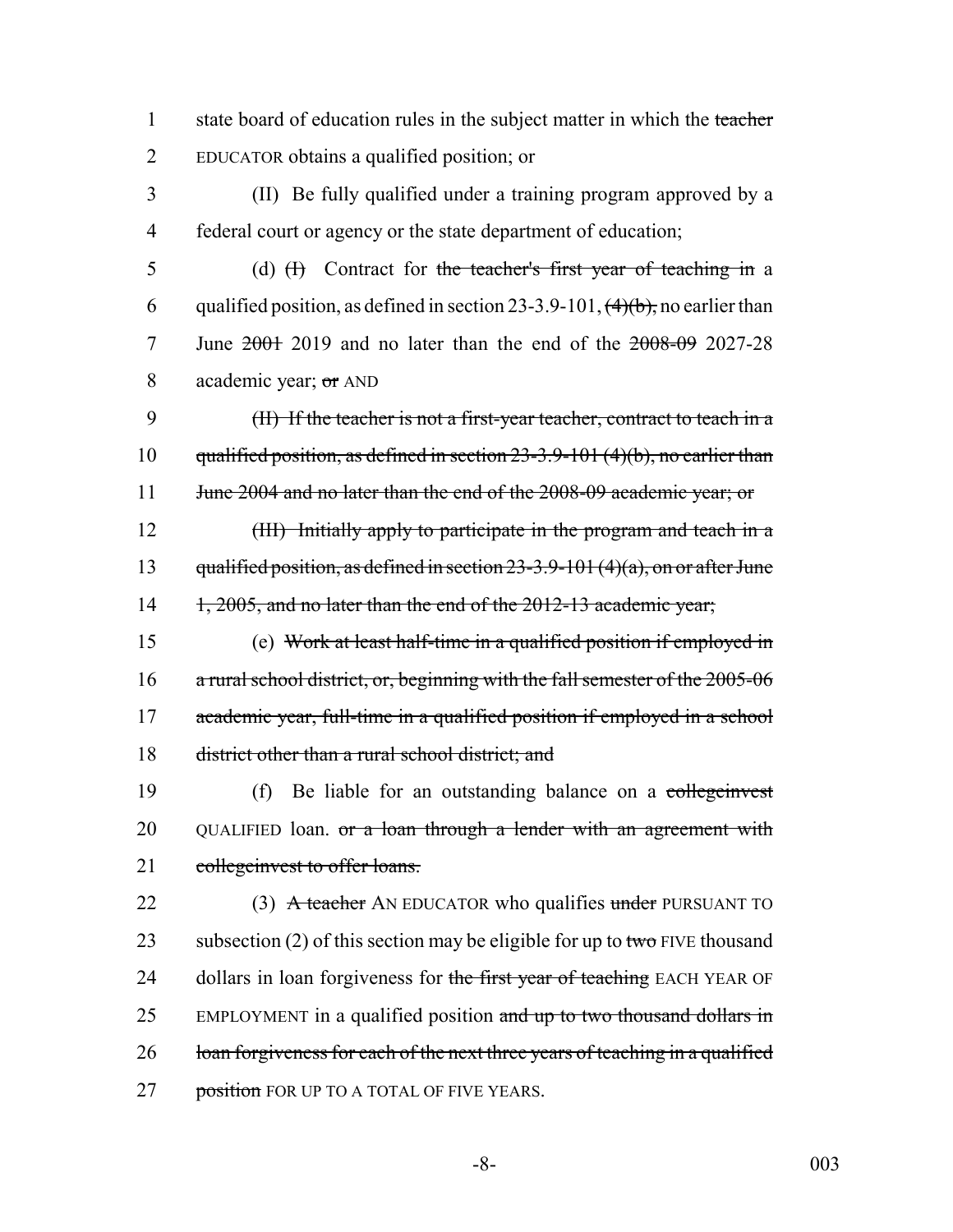(3.5) Notwithstanding the provisions of subsection (3) of this 2 section, a teacher who qualifies under subsection (2) of this section, initially applies to participate in the program in any of academic years 4 2009-10 to 2012-13, and teaches in a high-poverty elementary school in a rural school district shall be eligible for up to four thousand dollars in loan forgiveness for each of the first two years of teaching in a qualified position and up to one thousand dollars in loan forgiveness for each of the next two years of teaching in a qualified position.

9 (4) If a teacher AN EDUCATOR qualifies for the teacher EDUCATOR 10 loan forgiveness pilot program through employment in a high-poverty 11 elementary school in a rural school district QUALIFIED POSITION and in a 12 subsequent academic year the school no longer meets the criteria to be 13 classified as a high-poverty elementary school in a rural school district 14 POSITION IS NO LONGER IDENTIFIED AS A QUALIFIED POSITION PURSUANT 15 TO SUBSECTION (6) OF THIS SECTION, the teacher EDUCATOR may continue 16 to participate in the teacher EDUCATOR loan forgiveness pilot program if 17 he or she THE EDUCATOR continues to teach at the IN THE same school 18 POSITION IN THE SAME LOCATION OR IN A DIFFERENT POSITION THAT IS A 19 QUALIFIED POSITION.

20 (5) If a teacher AN EDUCATOR qualifies for the teacher EDUCATOR 21 loan forgiveness pilot program through employment in a high-poverty 22 elementary school in a rural school district and subsequently transfers to 23 a nonqualifying school POSITION, he or she THE EDUCATOR forfeits 24 participant status under PURSUANT TO this section.

25 (6) (a) FOR PURPOSES OF DEFINING A "QUALIFIED POSITION" 26 PURSUANT TO SUBSECTION (4) OF THIS SECTION, the department of 27 education shall annually identify: the public schools in the state that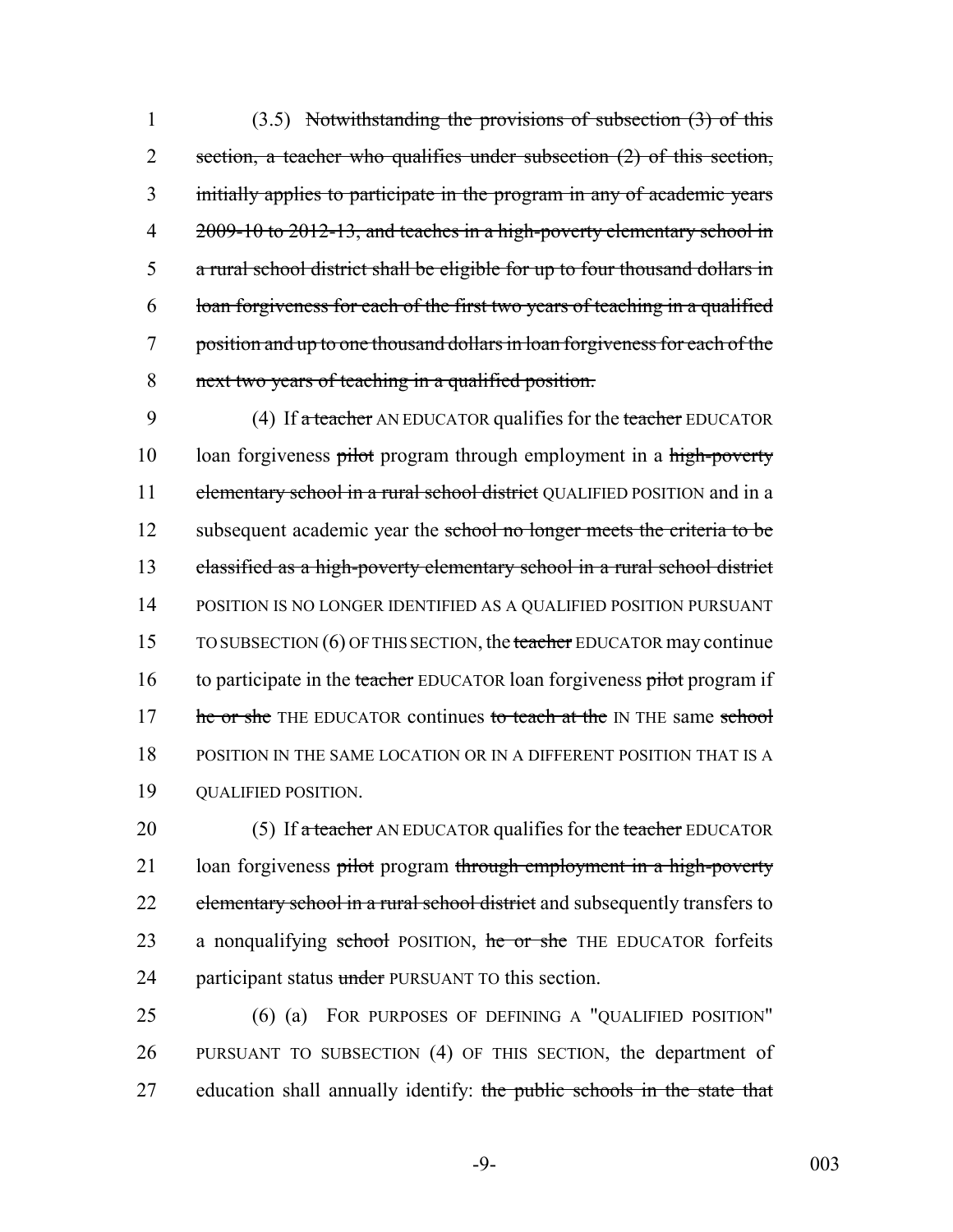qualify as high-poverty elementary schools in

 (I) Rural school districts BASED ON THE GEOGRAPHIC SIZE OF THE DISTRICT AND THE DISTANCE OF THE DISTRICT FROM THE NEAREST LARGE, URBANIZED AREA;

 (II) RURAL SCHOOLS, WHICH MAY INCLUDE BUT ARE NOT LIMITED TO INDIVIDUAL SCHOOLS OF A SCHOOL DISTRICT EVEN THOUGH THE SCHOOL DISTRICT AS A WHOLE IS NOT IDENTIFIED AS A RURAL SCHOOL DISTRICT IF THE DEPARTMENT OF EDUCATION DETERMINES THAT, AS A FUNCTION OF GEOGRAPHIC CHARACTERISTICS, THE SCHOOL IS EXPERIENCING EDUCATOR SHORTAGES THAT ARE NOT EXPERIENCED BY OTHER SCHOOLS OF THE SCHOOL DISTRICT;

 (III) CONTENT SHORTAGE AREAS, WHICH MAY INCLUDE THOSE IDENTIFIED BY THE DEPARTMENT OF HIGHER EDUCATION AND DEPARTMENT OF EDUCATION IN THEIR NOVEMBER 2017 REPORT, "COLORADO'S TEACHER SHORTAGES: ATTRACTING AND RETAINING EXCELLENT EDUCATORS", AS WELL AS OTHER CONTENT SHORTAGE AREAS SPECIFIC TO COLORADO THAT DEVELOP OVER THE COURSE OF THE EDUCATOR LOAN FORGIVENESS PROGRAM. THE DEPARTMENT OF EDUCATION MAY IDENTIFY CONTENT SHORTAGE AREAS GENERALLY AND FOR SPECIFIC GEOGRAPHIC AREAS OF THE STATE.

 (IV) HARD-TO-FILL EDUCATOR POSITIONS DUE TO GEOGRAPHY OR CONTENT SHORTAGE AREA, OR BOTH.

 (b) AS PART OF ITS ANNUAL IDENTIFICATION OF RURAL SCHOOLS, 24 SCHOOL DISTRICTS, AND CONTENT SHORTAGE AREAS, THE DEPARTMENT OF EDUCATION SHALL CONSIDER EDUCATION AND COMMUNITY STAKEHOLDER FEEDBACK.

**SECTION 4.** In Colorado Revised Statutes, **amend** 23-3.9-103

-10- 003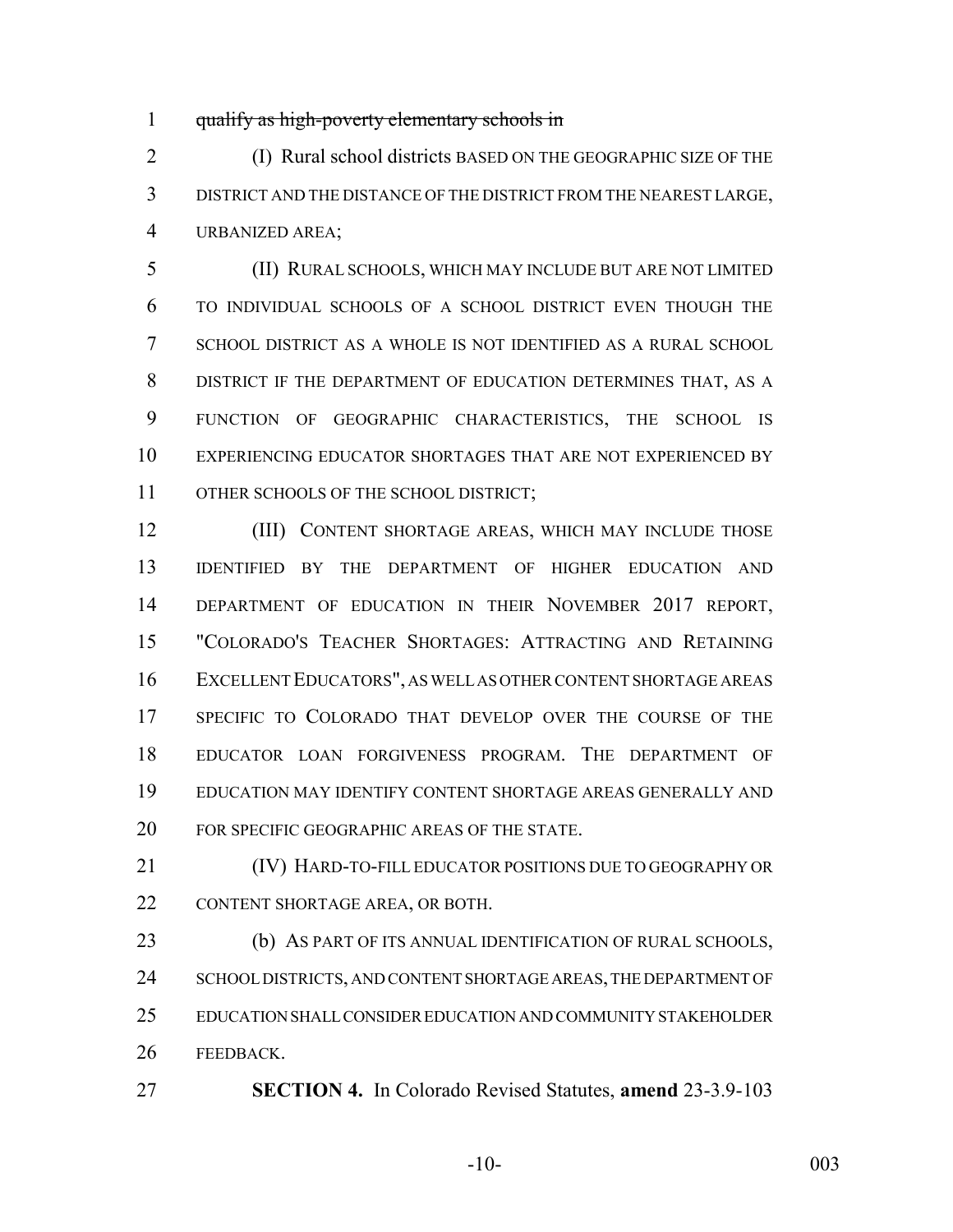as follows:

 **23-3.9-103. Reporting.** NOTWITHSTANDING THE PROVISIONS OF SECTION 24-1-136 (11)(a)(I) TO THE CONTRARY, on or before December 4 15, 2002 2019, and on or before each December 15 EACH YEAR thereafter IN WHICH AN EDUCATOR IS PARTICIPATING IN THE PROGRAM, the commission shall prepare an annual report that includes, but is not limited to, THE CONTENT SHORTAGE AREAS IDENTIFIED BY THE DEPARTMENT OF EDUCATION; THE NUMBER OF APPLICATIONS RECEIVED AND the number of 9 participants in the program AWARDED LOAN FORGIVENESS, THE PUBLIC SCHOOLS IN WHICH THE PARTICIPANTS ARE EMPLOYED, AND DEMOGRAPHIC INFORMATION FOR THE PARTICIPANTS; THE APPROVED TEACHER 12 PREPARATION PROGRAM ATTENDED BY THE PARTICIPANTS; AND the 13 amount of funds MONEY applied toward loan forgiveness and the sources 14 of those funds THE MONEY. THE REPORT MUST ALSO INCLUDE, FOR ALL PARTICIPANTS AWARDED LOAN FORGIVENESS, THE LENGTH OF TIME EACH PARTICIPANT HAS REMAINED IN THE PROGRAM AND HAS REMAINED TEACHING IN THE PUBLIC SCHOOL OR WITHIN THE SAME SCHOOL DISTRICT. The commission shall provide notice to the education committees of the senate and the house of representatives, OR ANY SUCCESSOR COMMITTEES, that the report is available to the members of the committees upon request. **SECTION 5.** In Colorado Revised Statutes, **amend** 23-3.9-104 as follows: **23-3.9-104. Repeal of part.** This part 1 is repealed, effective July 25 1, 2019 SEPTEMBER 1, 2033. **SECTION 6. Safety clause.** The general assembly hereby finds,